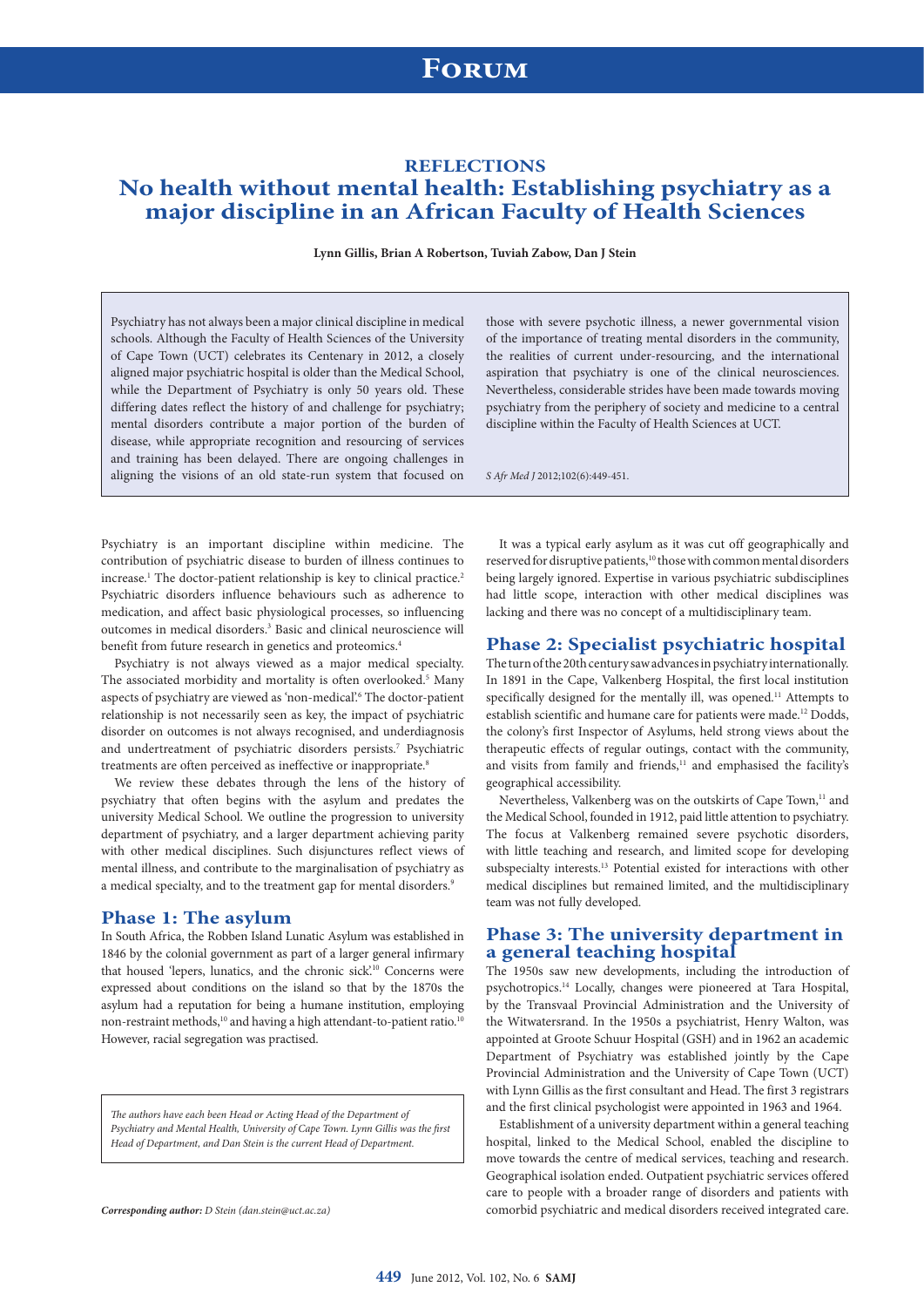# **Forum**

Multidisciplinary teams were established, and training and research expanded. By 1981 the Medical Research Council had established a Clinical Psychiatry Research Unit in the department.

In 1964 the 10 beds in a mixed ward with neurological cases were increased to 20 beds in a dedicated psychiatry ward, and a Psychiatric Emergency Unit was established. In 1978 the inpatient unit moved to purpose-designed premises, while the emergency unit moved into adjacent specially designed premises in 1988. Psychiatry had designated wards when the new GSH was opened in 1991, and the vacated premises in the old hospital were renovated in 1997.

Since its inception the department has served the community … a day hospital was established in 1963, and a Community Service and Psychiatric Social Club in 1964, promoting continuity of care for patients in the community, and destigmatisation of mental illness. Unfortunately, these services were later closed for financial reasons but departmental staff continue to provide community services, psychiatric advocacy and outreach.

Over time, beginning with consultations at Red Cross War Memorial Children's Hospital and introducing an outpatient clinic in 1964, an active Division of Child & Adolescent Psychiatry was established in the department, and in 1978 moved into larger premises in the Rondebosch Cottage Hospital. In 1983 the division assumed responsibility for the psychiatric needs of patients at Sonstraal Adolescent Unit for behaviourally disturbed children at Valkenberg and for the psychiatric care of patients under 22 years of age at Alexander Care and Rehabilitation Centre. In 1991 a 6-bed inpatient unit, the Therapeutic Learning Centre, was added.

The first general hospital treatment centre in South Africa for alcoholism, the William Slater Hospital, was established in 1959 in an old house in Rondebosch. A community service for alcoholism, staffed by a psychiatrist and psychiatric nurses, was opened in Heideveld in 1971. In 1974 in- and outpatient treatment facilities for alcoholism were provided at Avalon Hospital in Athlone. The facility, which by then had also incorporated patients from William Slater, was unfortunately closed in 1991 for financial reasons.

By the 1970s services run by the UCT Department of Psychiatry were complemented by those run by the newly established Department of Psychiatry at Stellenbosch University. However, many patients in the community, including those living on the Cape Flats, still had no access to care. In 1972 a team of architects and psychiatrists studied new design trends overseas, and a large purpose-designed facility, Lentegeur Hospital, was built at Mitchells Plain, opening in 1975. Several of the staff are affiliated to the UCT department.

In 1976 specialised geriatric psychiatry beds were established at Valkenberg in close co-operation with the Division of Geriatrics (in the Department of Medicine) of GSH. This first such organised service in South Africa functioned effectively for several years, but the inpatient facility was closed in 1998 for financial reasons.

Following negotiations from 1972 to 1988, medical staff at Valkenberg, formerly state employees, were on joint appointment with the Western Cape Provincial Administration and UCT. This made it possible for services that included the Valkenberg admission and long-stay wards, a large forensic unit, a psychogeriatric unit, and wards for children and adolescents to be co-ordinated comprehensively – then unusual in South Africa.

### **Phase 4: A university and hospital department that achieves parity**

Psychiatry has continued to grow, with increasing awareness of the burden of illness posed by psychiatric disorders, advances in treatment permitting deinstitutionalisation, and recognition of psychiatry as a

major medical discipline.15 With the advent of democracy, a primary care vision and human rights of psychiatric patients have been emphasised. Racial integration of facilities occurred from 1991. A new Mental Health Care Act was promulgated in 2002.

Psychiatric subspecialties have also grown, promoting a broader spectrum of care and establishing parity with the other medical disciplines. The Division of Child & Adolescent Psychiatry strengthened under the leadership of Brian Robertson, a child and adolescent psychiatrist appointed Head of Department in 1989. A postgraduate MPhil degree was established, with the first graduates qualifying in 1986. An Adolescent Health Research Unit was established in 2001, and a donation allowed the establishment of a new Chair in Child and Adolescent Psychiatry in 2007.

A gift from Vera Grover allowed a Chair in Intellectual Disability to be established by UCT in collaboration with Alexandra Hospital in 1992. Alexandra has been significantly deinstitutionalised, with the establishment of community programmes. The current Chair has established a postgraduate programme.

Under the leadership of Tuviah Zabow, acting Head of Department in 2004 and 2005, forensic psychiatry services and teaching grew. The current Head of the division established postgraduate training in forensic psychiatry and is editor of the first local textbook of forensic psychiatry.

With deinstitutionalisation, the character of inpatient services at Valkenberg and Lentegeur Hospitals has changed. Patients must be discharged in a short space of time, demanding inpatient intensive care. A new admissions unit was established at Valkenberg in 2006, and a new step-down facility was established in 2008 (at the old William Slater Hospital).

Despite the closure of services in addiction psychiatry noted earlier, the epidemic of substance use disorders continues locally. Dedicated postgraduate training programmes in this area include training of the first MPhil subspecialist addiction psychiatrists on the continent and training at postgraduate diploma level.

Psychiatry and neurology have had areas of overlap, and the then Head of Neurology played a key role in motivating for a university Department of Psychiatry. The emergence of the HIV/ AIDS epidemic necessitated specialised services in neuro-HIV/ AIDS. A Division of Neuropsychiatry was established in 2005, and the first MPhil (Neuropsychiatry) in the country graduated in 2010. The division also houses outpatient services in geriatric psychiatry.

The provision of psychiatric services to patients presenting with general medical, surgical, and obstetric and gynaecological conditions has developed into a discipline of its own – liaison psychiatry. Such specialised services have long been provided, e.g. pain clinic, transgender clinic, etc. An MPhil programme in this area was established and graduated the first liaison psychiatrist in the country.

Despite closure of psychiatric services led by community nurses, there has been ongoing activity in public mental health. There are dedicated community psychiatrists, and an assertive community team was established in 2005. In 1997 the Department became a Collaborating Centre of the World Health Organization (WHO) and the World Federation for Mental Health, focused on mental health research and training in Africa. The Division of Public Mental Health offers postgraduate degrees in this area, and at Lentegeur Hospital one of the first 'green psychiatry' efforts locally has been set up.

Psychotherapy and pharmacotherapy are key therapeutic modalities. The department has established a postgraduate diploma in psychotherapy, to facilitate university- and hospital-based training and offers psychopharmacology training.